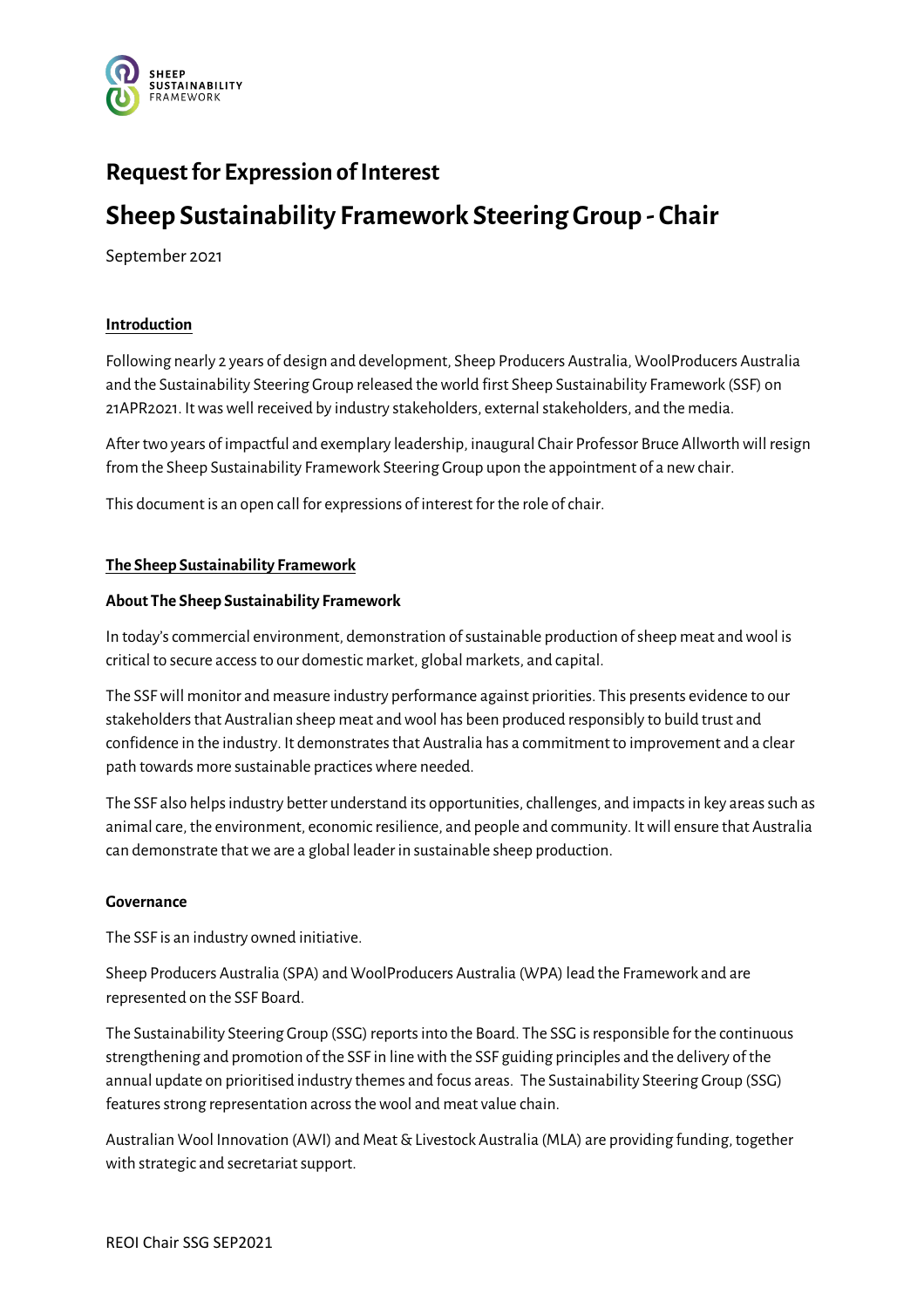

## **Vision**

The SSF vision for a sustainable sheep meat and wool industry is:

*Sustainably producing the world's best sheep meat and wool, now and into the future.*

## **SSF Key Objectives 2021-2023**

With the foundational work complete, the SSG will need to attend the following SSF objectives:

- 1. To communicate and integrate the Sheep Sustainability Framework acrossthe value chain.
- 2. To continuously strengthen the value and potency of the Sheep Sustainability Framework
- 3. To develop a clearly articulated strategic plan to set the direction, priorities, programming, and activations to support these working objectives.

For more information and to download a copy of the Sheep Sustainability Framework, please visit https://www.sheepsustainabilityframework.com.au

## **The Role of Chair, Sheep Sustainability SteeringGroup**

## **Role Description**

The Chair must provide effective leadership of the Sustainability Steering Group (SSG) and deliver an impactful administration of the SSF and its objectives for the industry as a whole.

In summary, the chair will:

- work with the project team (current Chair and MLA / AWI secretariat) to recommend SSG members to be ratified by the SSF Board
- be the main spokesperson for the Framework.
- work closely with the Secretariat for the Framework
- be primarily responsible for
	- o facilitating the effective and productive functioning of the SSG in line with key objectives and guiding principles
	- o seeking to ensure that communications and consultations with stakeholders are accurate and effective

## **Skills**

The chair will ideally possess the following:

- o a strong working knowledge of the agricultural and commercial aspects of sheep production
- $o$  familiarity with the present challenges and opportunities in the sector
- o strong connections and respect within the sector
- $\circ$  effective communication skills articulate, an excellent listener and have proven ability in disseminating and broadcasting information
- o experience in chairing